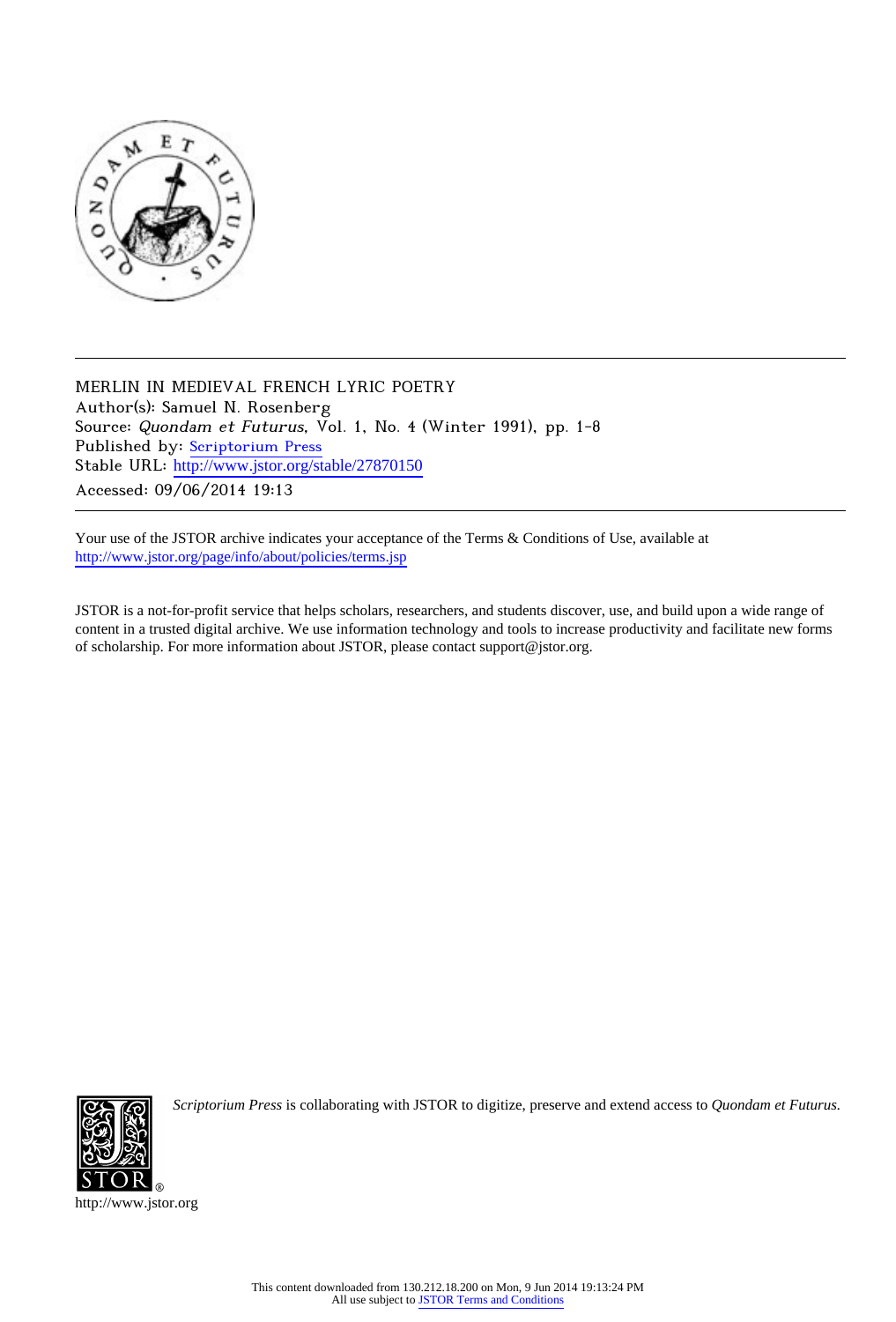# MERLIN IN MEDIEVAL FRENCH LYRIC POETRY

## Samuel N. Rosenberg

Arthurian figures do not abound in medieval French lyric poetry, whose field of allusion, even in the heyday of prose romance, barely acknowledged the Adventurous Kingdom. Largely devoted to the theme of love, the trouvère corpus of the twelfth and thirteenth centuries nevertheless found little space for the great Arthurian lovers. In the approximately 2200 lyric texts, Tristan, a musician as well as hero and lover, is the object of as many as twenty references, and, in his wake, Iseut is the object of seven. Lancelot and Guenevere, however, at the heart of the Arthurian legend, share only a single appearance. No wonder, then, if the allusions to King Arthur, while five in number, are insignificant and undeveloped, much like the few references to Gawain and Yvain.<sup>1</sup>

The lyric texts of the fourteenth and early fifteenth centuries are similarly reticent in regard to Arthurian personages—all the more strikingly so as, unlike the earlier works, they incorporate numerous allusions to other legendary figures, classical above all. Thus, the entire lyric corpus of Guillaume de Machaut (about 350 compositions) reveals one poem which names Tristan and Iseut and Lancelot and Guenevere among the great lovers of history and one other which speaks of Yvain and his lion; a third poem mentions Lancelot again, but the name seems to designate a hunting dog in this instance. Froissart mentions Tristan and Iseut a few times and Guenevere once, while the 300-odd pieces in Willi Apel's collection of fourteenth-century songs yield only four evoking Arthurian figures: Tristan, Arthur, Lancelot, and Guenevere-and, for the first and only time, but very much in passing, Galahad. Perceval is mentioned nowhere by anyone; Alain Chartier recognizes no Arthurian character at all; and Charles d'Orl?ans, in over 400 poems, names Iseut one time. In this context, the authors of the Cent Ballades and the book's responses stand out for their awareness of some version of the Prose Tristan, mentioning not only the two lovers but also Kaherdin, Palamedes, and Gawain.

The only poet of the fourteenth century to give considerable attention to Arthurian personages is Eustache Deschamps, who evokes (and in some cases over half-a-dozen times) not only Tristan and Iseut, Lancelot and Guenevere, and, above all, King Arthur (twenty times), but also Gawain and even Galehaut, the exemplary friend of Lancelot, who is named nowhere else. It is true, of course, that such occurrences in Deschamps,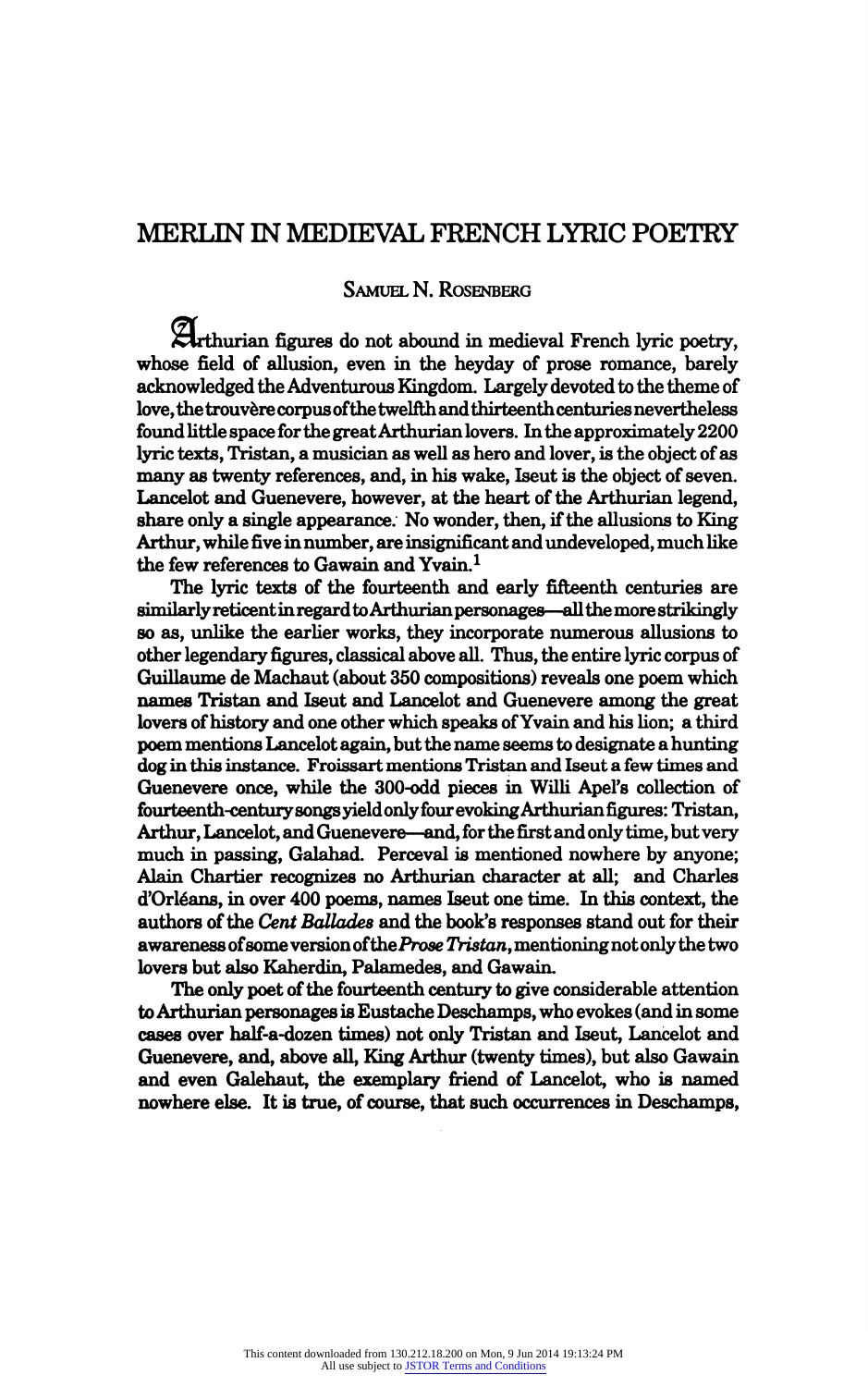while numerous, need to be seen in the perspective of the poet's entire lyric output—which does, after all, number well over 1400 poems.

Against that background of meager interest in the characters of Arthurian narrative, Merlin occupies an almost privileged position. He appears in thirteen or fourteen texts ranging from the early thirteenth century to the late fourteenth, appears in several lyric types, with various degrees of elaboration, and in more than one role.

One of the early songs, an anonymous ballette (RS 464, Gennrich 133 35), develops the theme of disappointment in love, resulting specifically from the disloyalty of the beloved lady. From the particulars of his own experience, the speaker eventually shifts to the observation that women's wiles have, after all, ensnared men wiser than he; and in his next and final stanza, he fleshes out this consoling thought by naming three such men, who clearly represent—as is not infrequently the case—the biblical, pagan, and medieval worlds: Samson, Hippocrates, and "wise/learned Merlin" ("li saiges Merlins"); all three were trapped and deceived by women. This evocation of Merlin looks past the ironic situation of the enchanter enchanted to dwell on the no less ironic, but more readily applicable, case of the wise man fooled.

Merlin as victim occurs again in two anonymous pastourelles of the fourteenth century (#9 and #10, Kibler-Wimsatt 61-66), most likely composed by the same poet In the manner of Jean Froissarfs pastourelles, these two compositions make use of a rustic setting to treat an issue which has no inherent connection with pastoral life, for the theme is men betrayed in love, and both texts are replete with famous examples. One of them (#10) enumerates no fewer than seventeen in a single stanza: Apollo, Adam, Noah, Joseph, Pharaoh, Hector, David, Aristotle, Samson, Virgil, Hippocrates, Arthur, "master" Merlin, King Mark, Argus, Holofernes, Nebuchadnezzar. Along with "King Mark" ("le roy Marc"), only Merlin receives a modicum of identification: "master Merlin" ("maistre Merlin"), which identifies him, like the earlier adjective "wise/learned" ("saige"), in terms of intellectual power.

The other pastourelle (#9), citing only half as many examples through the entire text, has room to comment on the individuals named. Merlin is thus presented not with a mere title or adjective flagging his intellect but with a narrative reminder of his sad end: "And then there was Merlin, entombed forever by the excellent lady called the Lady of the Lake; Lancelot was her son" ("Et puis Merlin fu perpetuelment/ Mis en crouste par la dame excellent/ Qu'on dit du Lac; Lancelot fu ses fieux"). It is interesting to note, incidentally, that in this poem the presentation of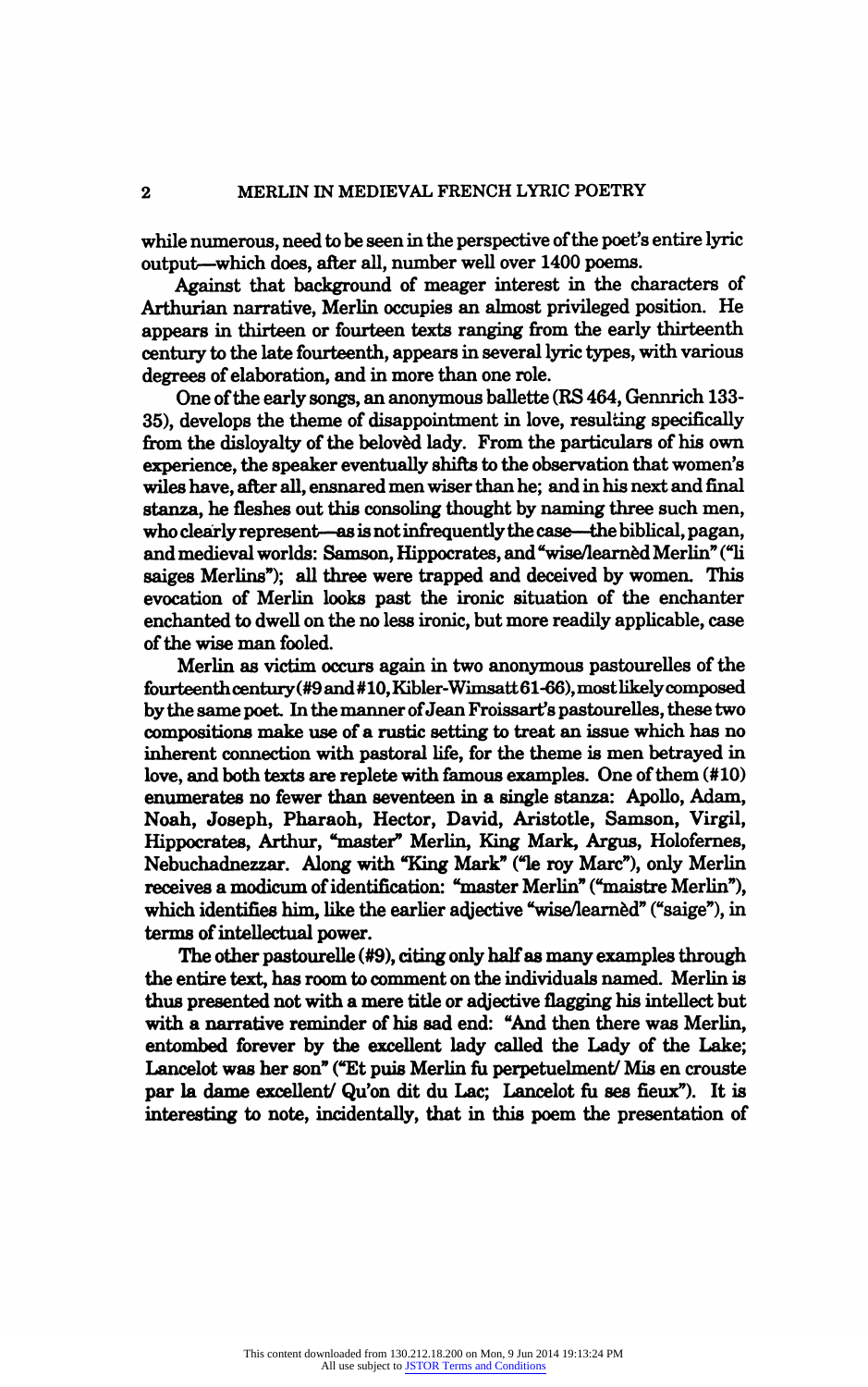victimized men does not necessarily imply virtue in the victims or reprehensibility in their female undoers; Holofernes losing his head thus<br>head the fatter of Courses losing his heir and the same suspension of shares the fate of Samson losing his hair, and the same suspension of customary moral distinctions in favor of strict gender alignments obviously applies to Judith and Delilah as well. Given such a context, we cannot be<br>defined by the first line of the second because and the heating line too disconcerted to find Merlin betrayed by a woman said to be "excellent" and further valorized by the announcement that she was the mother of Lancelot. The weight of sympathy that both tradition and the general cast of the poem give to the old magician is not reduced by the favor with which his victimizer is treated.

There is no such evenhandedness or ambiguity in the final poem in which Merlin appears as Niniane's victim. It is a ballade by Deschamps (#213), which in the plainest, most insistent terms develops the theme that woman destroys and no man is safe. The text is largely a litany of treacheries, from the ruin of Adam and all mankind to the betrayal of Solomon, Samson, Hercules, King David, and, just before Virgil, Merlin: "By a woman was Merlin imprisoned in his grave" ("Par femme fut mis ... Merlins soubz le tombel en caige"). And the long reach of the refrain-"There is nothing that woman does not consume" ("A n'est chose que femme ne consomme")—sweeps away any possible indulgence for Lancelot's mother.

But Merlin appears in medieval French lyric poetry in another, more broadly represented, role. In nine poems spanning the better part of two centuries, he is invoked for the power of his mind and his strength as a seer. This is not Merlin the victim but Merlin the sage and prophet.

In the thirteenth century, the image occurs fleetingly, but with telling effect, in an anonymous devotional song which celebrates the Virgin Mary  $(RS 1366, Järnström 28-30)$ . The ineffable virtue of Mary, according to the poet, lies beyond the descriptive power of even the most lettered and multilingual writer, even if he had a world of ink and parchment at his disposal—and even if he had the "mind/mental power" of Merlin ("le sens Merlin"). There is no development or extension of this allusion, but that is in itself quite interesting. It means that the figure of Merlin enjoyed immediate recognition, at least in the clerkly, writerly milieu in which the song obviously originated; it means that Merlin could represent wisdom and mental acuity all by himself, unflanked by other authorities; and it suggests that he was regarded as sufficiently free of demonic ties to be associated with the very exemplar of purity.

A second song of the thirteenth century also refers to the "mind/mental power\* of Merlin ("le sens Merlin"). This is a serventois by Thibaut de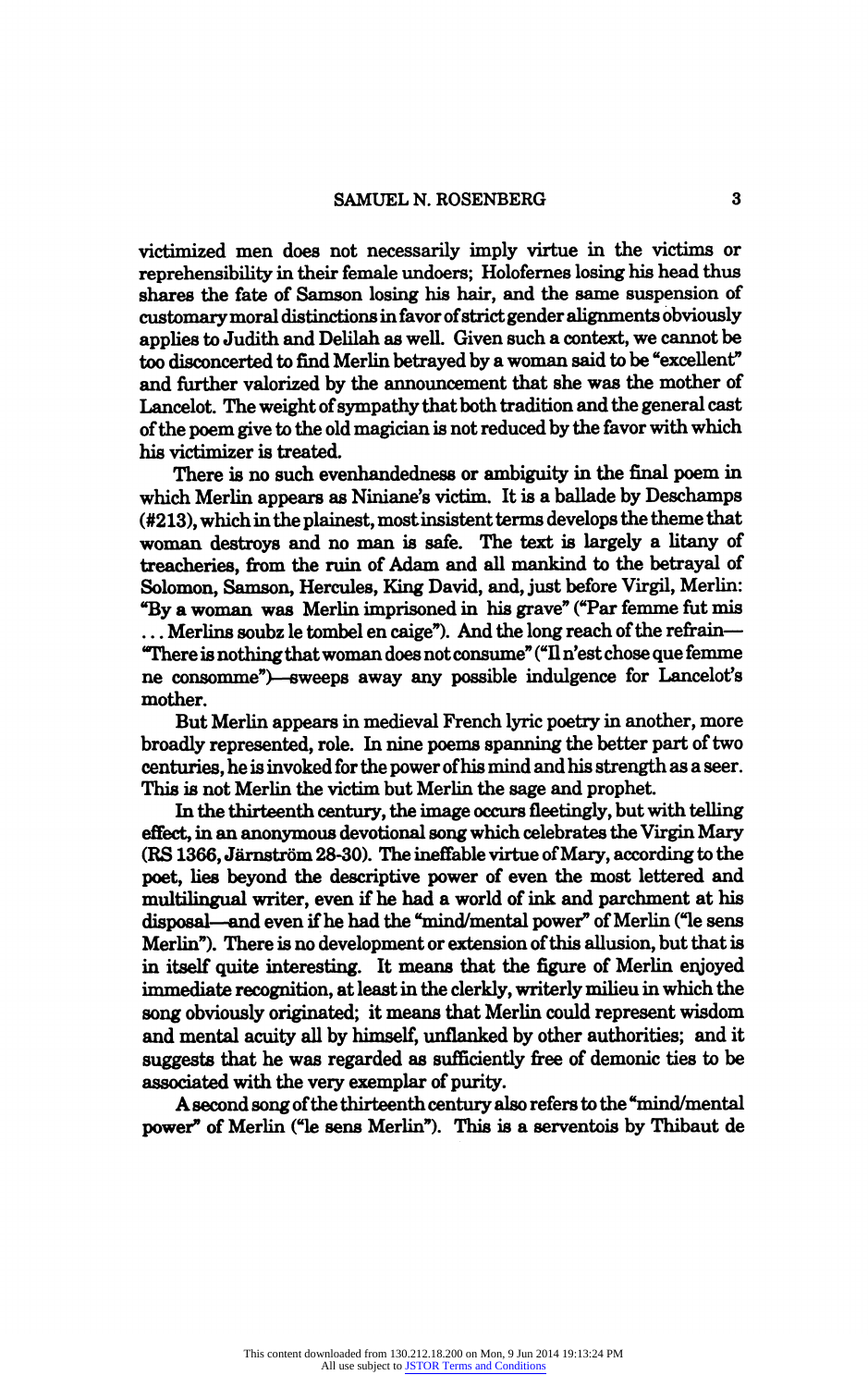### 4 MERLIN IN MEDIEVAL FRENCH LYRIC POETRY

Champagne (RS 273,194-99), probably composed shortly before the year 1240. The poem is concerned with a religious and political conflict so persistent that only an extraordinary force could bring it to an end. Thibaut likens it to the historic battle between the two dragons in the "book of the Britons" ("le livre des Bretons"), which could be ended only through the intervention of Merlin. We should recall that battle, he tells us, which caused castles to collapse just as the present conflict is undermining the whole world; in this conflict, only God can show the way to resolution, just as in the earlier case it took the wisdom of Merlin to divine what the future held. ("Bien devrions en l'estoire vooir/La bataille qui fil des deus dragons/ Si com l'en trueve el livre des Bretons/ Dont il couvint les chastiaus jus  $cheoir. C'est cist siecles, qui il couvient verser. Se Deus ne fet la bataille$ finer/ Le sens Mellin en couvint fors issir/ Por deviner qu'estoit a avenir.") For Thibaut, Merlin was clearly not only a seer but a seer who was familiar in a particular literary context—though we cannot be sure whether the phrase "the book of the Britons" refers to Geoffrey of Monmouth or his French adaptor Wace or both. Of course, the poet might also have found the episode of the dragons in the Merlin romance attributed to Robert de Boron.

It should be mentioned in passing that Thibaut de Champagne has another poem (RS 1383,148-52) in which some readers have detected an allusion to Merlin or, more precisely, Merlin's mother, but the allusion is extremely problematic and the mysterious reference is in all likelihood to a quite different personage. If we discount this text, there are thirteen, rather than fourteen, medieval French lyrics incorporating some evocation of Merlin.

To return to the image of Merlin the seer, we find it again in the following century, occurring once in a ballade by Jean Froissart (#31) and then a number of times in compositions by Eustache Deschamps. This group, composed during the vicissitudes of the Hundred Years' War, often brings out, along with Merlin's divinatory nature, a previously invisible aspect ofhis identity: the fact that he was English. This is significant, albeit only implied, in the Froissart poem, for example, which was written in honor of Richard H of England either upon his birth, at Bordeaux, in 1367 or upon his accession to the throne ten years later. The ballade celebrates the good fortune of the royal house of England as the fulfillment of Diana's ancient promise to Brutus, great-grandson of Aeneas and legendary founder of the British dynasty. It is at the same time the fulfillment of convergent prophecies made by the Greek seer Calchas, the Trojan Helenus, and, in particular, Merlin. It is in fact only of Merlin that the poet explicitly says his "predictions have now come true" ("averi sont maintenant Ii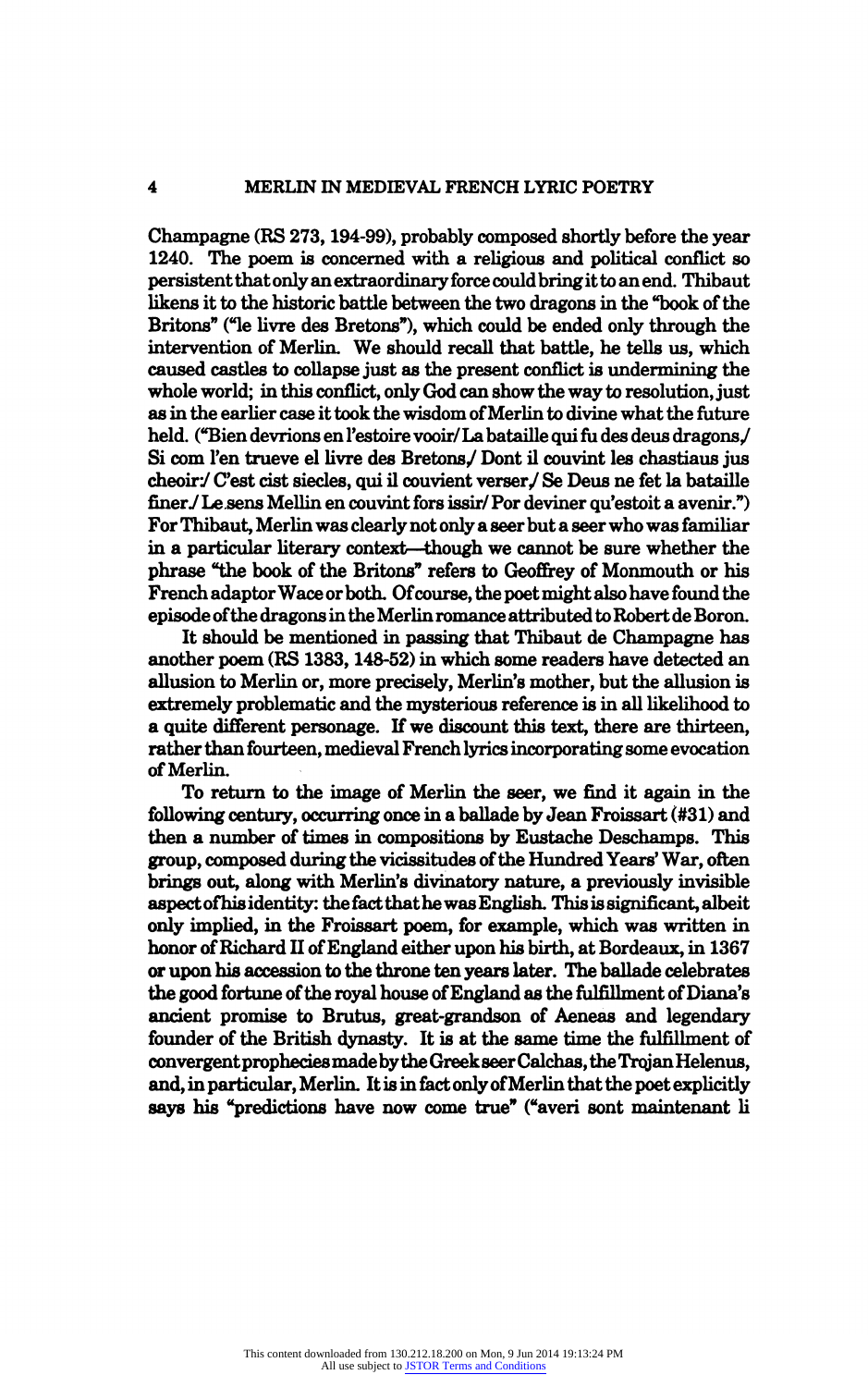sort")—and he goes on, incidentally, as one familiar with his written sources, to identify the predictions as having been communicated to "master Blaise" ("Que Merlins a son mestre Blase dist").

While Froissart paid tribute to Richard II at the beginning of the king's career, Deschamps composed a ballade in 1400 to deplore its end (#1200). Rather than a lament on Richard's death, however, the poem is a condemnation of the man who usurped his throne and caused him to die-Henry IV—and a foretelling of the dire consequences of that overthrow for the entire English nation. The poet supports his own prediction with an appeal to the authority of "your prophet Merlin" ("vo prophete Merlin").<sup>2</sup>

In a lyric lay (#308) treating the decline of chivalric valor, Deschamps at one point makes a passing reference to Merlin as a way of dating a bygone era with which the present age shares a disturbing social disarray: "nosuch time has been seen since the time of Merlin" ("puis le temps de Merlin/ Ne pot nul tel temps veoir"). The long poem nowhere contains any elaboration of this allusion, but that alone may be taken as a gauge of the familiarity of Merlin, no doubt in his role as seer, and of the echoes that his mere name could have. It also, of course, suggests the difficult social and political conditions in Merlin's age readily found in narrative but of which there is no hint in any other song.

Deschamps's four remaining texts, all ballades, bring the prophet Merlin very clearly into the arena of contemporary Anglo-French hostilities. One of them (ballade "attribuable" #8) opens with the statement that the time of fulfillment of prophecies has come, and then goes on to name various prophets: "the great Sibyl, Jeremiah, Solomon, Docrius (?) the Greek, Merlin, and Apollo" ("La grant Sebille, Jeremie, Salemons/ Dogrie le grec, Merlin et Appollons"). No further reference is made to any of them by name, but the second stanza opens with a specific prophecy which, despite Deschamps's ascription of it to the whole group, can be traced to Merlin alone: "Alas! They have said that the wild boar will force his way through the entry to Gaul and its pasture" ("Las! ilz ont dit que le sanglier sauvage/ Rompra de Gaule l'entree et la pasture"). This prediction coincides with one attributed to Merlin by Geoffrey of Monmouth: "the warlike boar shall issue forth that will try the sharpness of his tusks in the forests/pastures  $[$  *new* ] of Gaul<sup>3</sup> — and the "wild boar" was clearly taken by Deschamps(as by Froissart in his Chronicles  $[17:216]$ ) to represent England.

While this ballade dwells on the conditions in France which made it vulnerable to invasion, the last three poems concentrate on the enemy country itself. The first of them (#93) is apparently an appeal for peace, in which Deschamps calls upon the Nine Worthies and Nine Heroines to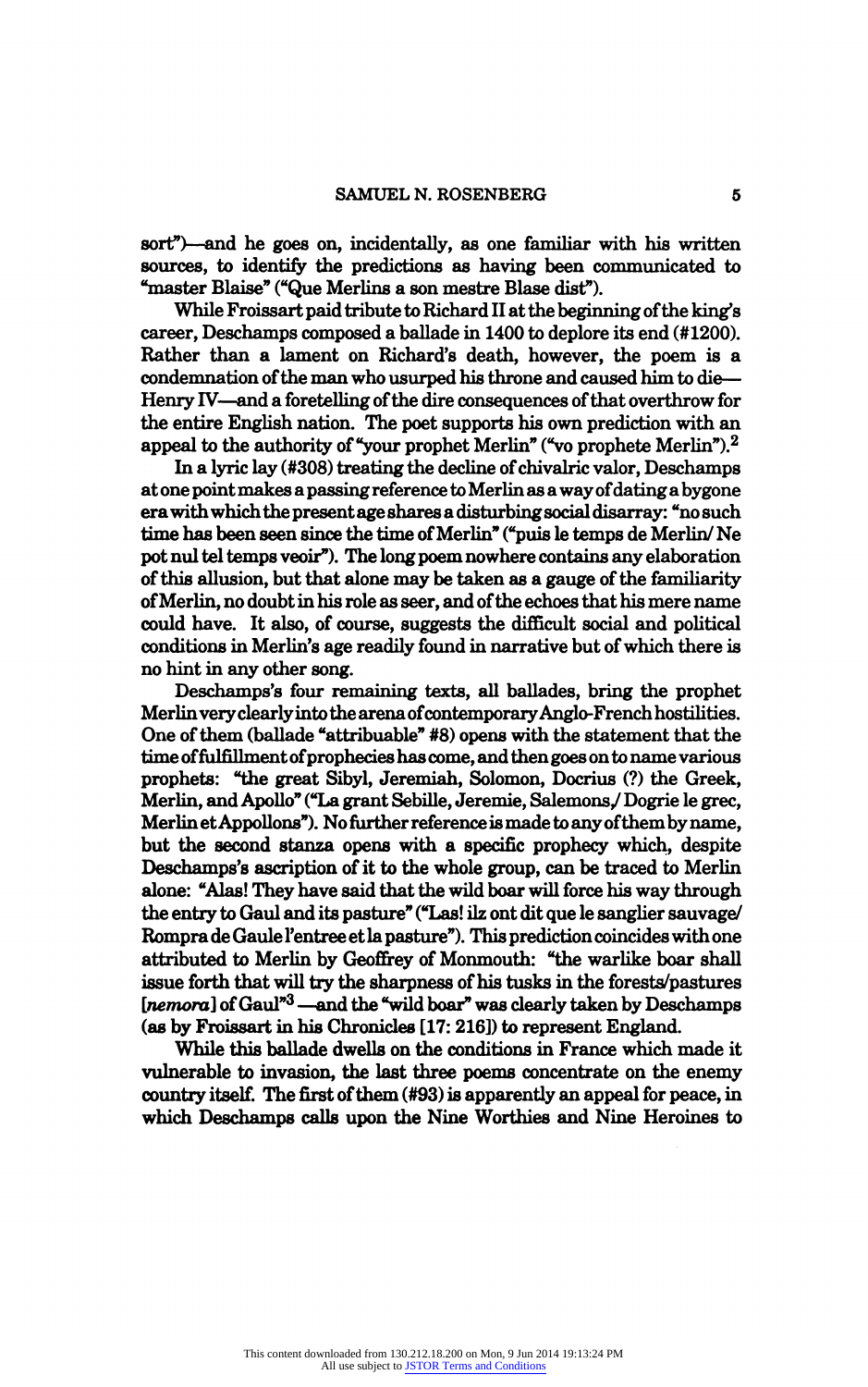mediate between the parties in conflict, but it finally turns into a rather bellicose ultimatum to the foe. Against the English, the poet quotes their own prophet —as reported in the Brut  $("$ li Bruths")—warning that pride is the downfall of the world and that they risk perdition if they do not agree to peace.

In the other two ballades, Deschamps speaks only of war and the coming destruction of England. One of them (#26) bears the date 1385, and the other (#211), remarkably similar, must have been written at about the same time. The first (#26) foretells the doom and devastation of Englandtogether with the "redemption" of Gaul—and cites Merlin, Bede, the Sibyl, and the Brut as his authorities. No further reference is made to any of them, partly, no doubt, so that in the rest of the ballade Deschamps can cast himself in the vatic role, announcing apocalyptic events in the very language—of animal symbolism, for example—that Merlin would use: "The eagle, with his young, shall come down upon Northumbria from the outer reaches of the North; from elsewhere shall appear the lion and his cubs, filled with fury" ("L'aigle venrra des marches d'Aquilon/ O ses poucins, seoir en Nothumbrie/D'un autre lés passera le lion/O ses cheaulx, plains de forsenerie").

The final ballade (#211), rather exceptionally, bears a title in the manuscript: "Merlin's Prophecy of the Imminent Destruction of England" ("De la prophecie Merlin sur la destruction d'Angleterre qui doit brief advenir"). And indeed, in this most bitter denunciation of England, the voice of Merlin is given greater prominence than anywhere else: "An accursèd people," writes Deschamps. "Their pride is leading them to the terrible day of their woeful end, as their prophet Merlin predicted when he wrote, You shall lose life and land, and strangers and neighbors will point and say, In olden times there was an England here.'" ("Peuple maudit.. J Par leur orgueil vient ladurejournee/Dontleurprophete Merlin/Prenostica leur dolereuse fin/Quant il escripst: "Vie perdrez et terre/Lors monstreront estrangier et voisin:/ Ou temps jadis estoit cy Angleterre.") The seer of England thus becomes an instrument of French imprecation against his own people.

There are, then, just over a dozen allusions to Merlin in medieval French lyric poetry-not many, but in the context of Arthurian allusions generally, a not insignificant number. The image of Merlin there is especially striking as it could hardly enjoy natural priority in love songs, which, after all, constitute the overwhelming bulk of the lyric corpus. In connection with love, Merlin appears only as the victim of Niniane in a few anti-feminine poems. Otherwise, the Merlin we find is the sage, the learned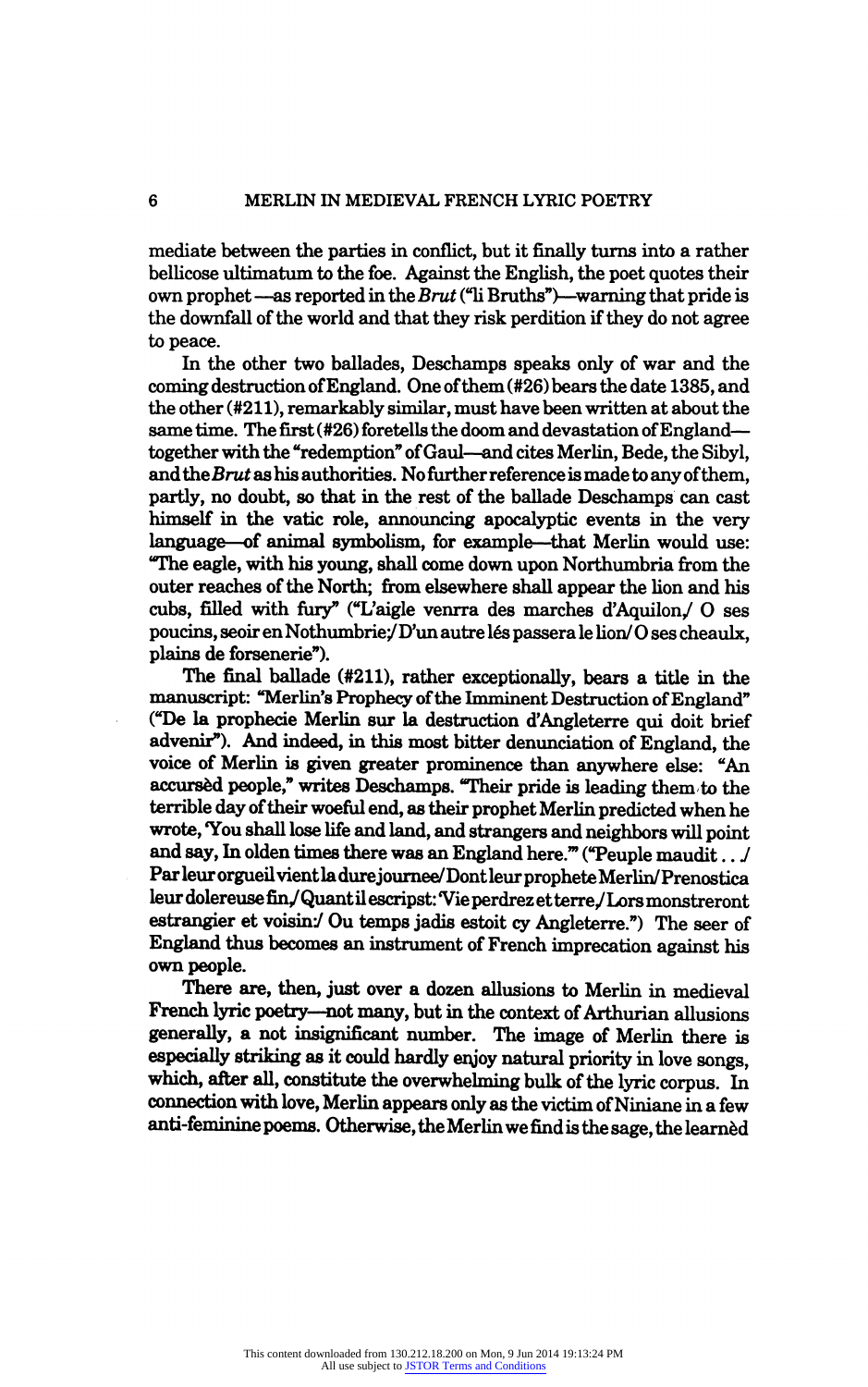authority, the great prophet of the medieval world, a figure that tends to serve as a standard of intellectual power or as an instrument of castigation.

#### Indiana University

#### NOTES

1Data on names in twelfth- and thirteenth-century lyrics come from Petersen Dyggve.

2The allusion occurs in the final lines of the second (and last!) stanza before the envoy: "Destruis serez; vo prophete Merlin, / Bodes concluez pour vo mort et haire/ Qui faussement a esté mis a fin." The exact meaning of the sentence is unclear, the middle line being corrupt.

STranslation adapted from Evans-Dunn 142-43.

#### WORKS CITED

- Apel, Willi, with Samuel N. Rosenberg, eds. French Secular Compositions of the Fourteenth Century. 3 vols. Corpus Mensurabilis Musicae 53. N.p.: American Institute of Musicology, 1970-72.
- Charles d'Orléans. Poésies. Ed. Pierre Champion. 2 vols. Classiques Fran?ais du Moyen Age 34/56. Paris: Champion, 1923-27.
- Chartier, Alain. The Poetical Works of Alain Chartier. Ed. J. C. Laidlaw. Cambridge: Cambridge UP, 1974.
- Deschamps, Eustache. Oeuvres complètes. Eds. Queux de Sainte-Hilaire and Gaston Raynaud. 11 vols. Paris: Société des Anciens Textes Fran?ais, 1878-1904.
- Froissart, Jehan. The Lyric Poems of Jehan Froissart. Ed. Rob Roy McGregor, Jr. North Carolina Studies in the Romance Languages and Literatures 143. Chapel Hill, 1975.
- ?. Oeuvres de Froissart (Chroniques). Ed. Kervyn de Lettenhove. 25 vols. Brussels, 1866-77.
- Gennrich, Friedrich, ed. Rondeaux, Virelais und Balladen aus dem Ende des XII., dem XIIL und dem ersten Drittel des XIV. Jahrhunderts, I. Gesellschaft fur romanischen Literatur 43. Dresden, 1921.
- Geoffrey of Monmouth. History of the Kings of Britain. Trans. S. Evans and C. W. Dunn. New York: Dutton, 1958.
- Järnström, Edw., ed. Recueil de chansons pieuses du 13e siècle, I. Suomalaisen Tiedeakatemian Toimituksia (Annales Academiae Scientiarum Fennicae), ser. B, 20. Helsinki, 1910.